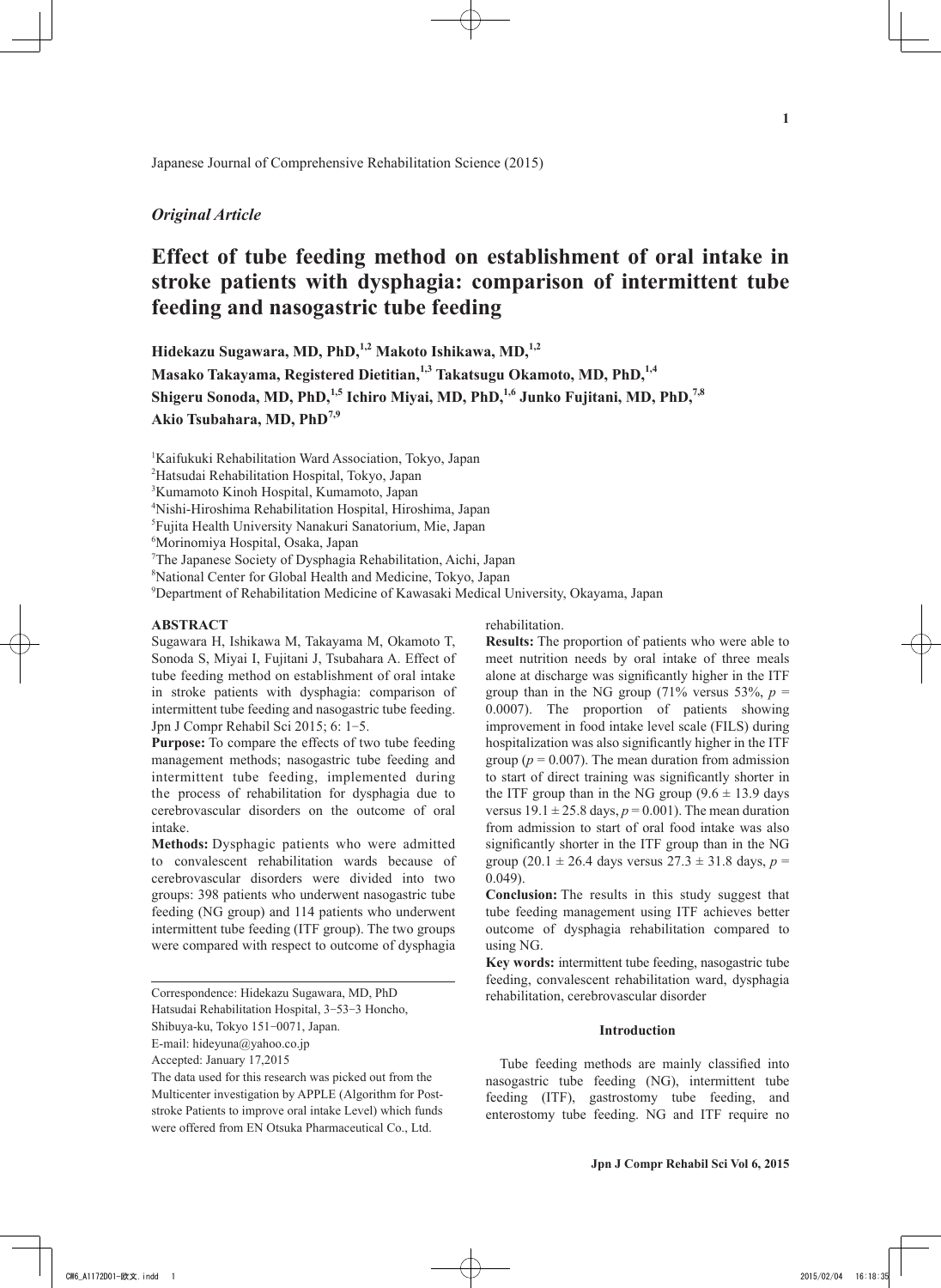surgical procedures and can be implemented more simply and rapidly than gastrostomy and enterostomy tube feeding, and are therefore commonly used in nutrition management from the acute to convalescent phase of cerebrovascular disorders [1-3].

NG has the merits of "easy to initiate because medical professionals are familiar with the technique" and "low-cost". Conversely, many demerits have been reported, including "feeding tube interferes with the epiglottis and impairs swallowing movement", "the regurgitation preventing mechanism of the cardia is reduced, increasing the risk of gastroesophageal reflux", "since a fine tube is commonly used, feeding takes time with negative impact on the schedule of ambulation and rehabilitation", "nose and throat become contaminated easily", "upper respiratory tract secretion increases", "constant discomfort in the nose and throat, causing great distress to patients", and "unnecessary patient restraint may be used to prevent self-extraction" [1-6].

On the other hand, ITF has many merits in facilitating the progress of rehabilitation, including "swallowing the tube at every feeding is a swallowing training", "since food is introduced into the esophagus, the more physiological passage of food bolus stimulates the peristaltic motion of the esophagus with favorable effects on digestive functions; reduced risk of diarrhea and gastroesophageal reflux can be expected", "the duration of feeding can be reduced, so that ambulation and rehabilitation can be scheduled more easily", "patient distress is reduced because they are relieved from the feeding tube except during feeding", and "can undergo direct training in a state without the feeding tube". On the other hand, demerits of "medical care personnel is not familiar with the technique", "more labor intensive for nurses than NG", "cough during feeding may induce vomiting", and "patient distress may increase as the number of tube insertion increases" have been cited [1-3, 7].

Although the superiority of ITF in facilitating progress of dysphagia rehabilitation has been reported [1-3], to what extent ITF affects the outcome of swallowing function has not been adequately verified.

We conducted a multicenter study on dysphagia rehabilitation in convalescent rehabilitation wards with the purpose to examine the effect of tube feeding methods on the outcome of oral intake.

#### **Subjects and Methods**

#### **Subjects**

A multicenter survey on dysphagia rehabilitation in 25 convalescent rehabilitation wards was conducted in February 2013. A total of 641 "stroke patients who were not able to meet the required energy and water intake by oral intake alone at admission to a convalescent rehabilitation ward" (mean number of patients per facility:  $25.6 \pm 5.1$ ) were identified and studied retrospectively with respect to the items described below. The 641 patients were divided into a group of 398 who underwent nasogastric tube feeding (NG group) and a group of 114 who underwent intermittent tube feeding (ITF group) at admission to the convalescent rehabilitation ward. The two groups were compared. 129 patients who received gastrostomy tube feeding, central parenteral nutrition or peripheral parenteral nutrition at admission were excluded.

# **Items analyzed (\*: evaluated at admission, \*\*: evaluated at admission and at discharge)**

The items analyzed were as follows: gender, age, diagnosis (cerebral infarction, cerebral hemorrhage, subarachnoid hemorrhage, others), lesion (supertenorial, infratentorial), number of previous strokes, modified Rankin Scale (m-RS)\*\*, functional independence measure (FIM)\*\*, tracheotomy status\*, body mass index (BMI)\*\*, recommended calorie intake\*\*, serum albumin (Alb), serum total protein (TP)\*\*, status of pneumonia during admission, day of onset, length of stay (days) in convalescent rehabilitation ward, day of starting direct training, day of starting oral intake, and FILS\*\*. To facilitate comparison of swallowing outcome, patients were stratified according to FILS into three categories: levels 1 to 3; no oral intake (NOI), levels 4 to 6; oral intake and alternative nutrition (OAN), and levels 7 to 10; oral intake alone (OIA).

## **Statistical analysis**

Statistical analyses were performed using JMP version 9.0.2 (SAS Institute Inc., USA) for Windows. Comparison of continuous variables between two groups was conducted using *t*-test. Comparisons of mRS scores among three FILS categories was conducted using Mann-Whitney *U* test. Category variables were compared using  $\chi^2$  test. The significance level was set at two-tailed 5%.

## **Results**

#### **1. Patient background (Table 1)**

No significant differences between the NG group and ITF group were observed with respect to gender, age, diagnosis, lesion, number of previous strokes, as well as BMI, m-RS, FIM score, tracheotomy status, recommended calorie intake, TP, and FILS categories at admission. Alb at admission was significantly higher in the ITF group than in the NG group ( $p = 0.029$ ). The duration from onset to admission to convalescent rehabilitation ward was significantly shorter in the ITF group than in the NG group ( $p = 0.011$ ).

#### **2. Outcome (Table 2)**

**2.1 Time of starting direct training and oral food intake (Figure 1)**

The mean duration from admission to start of direct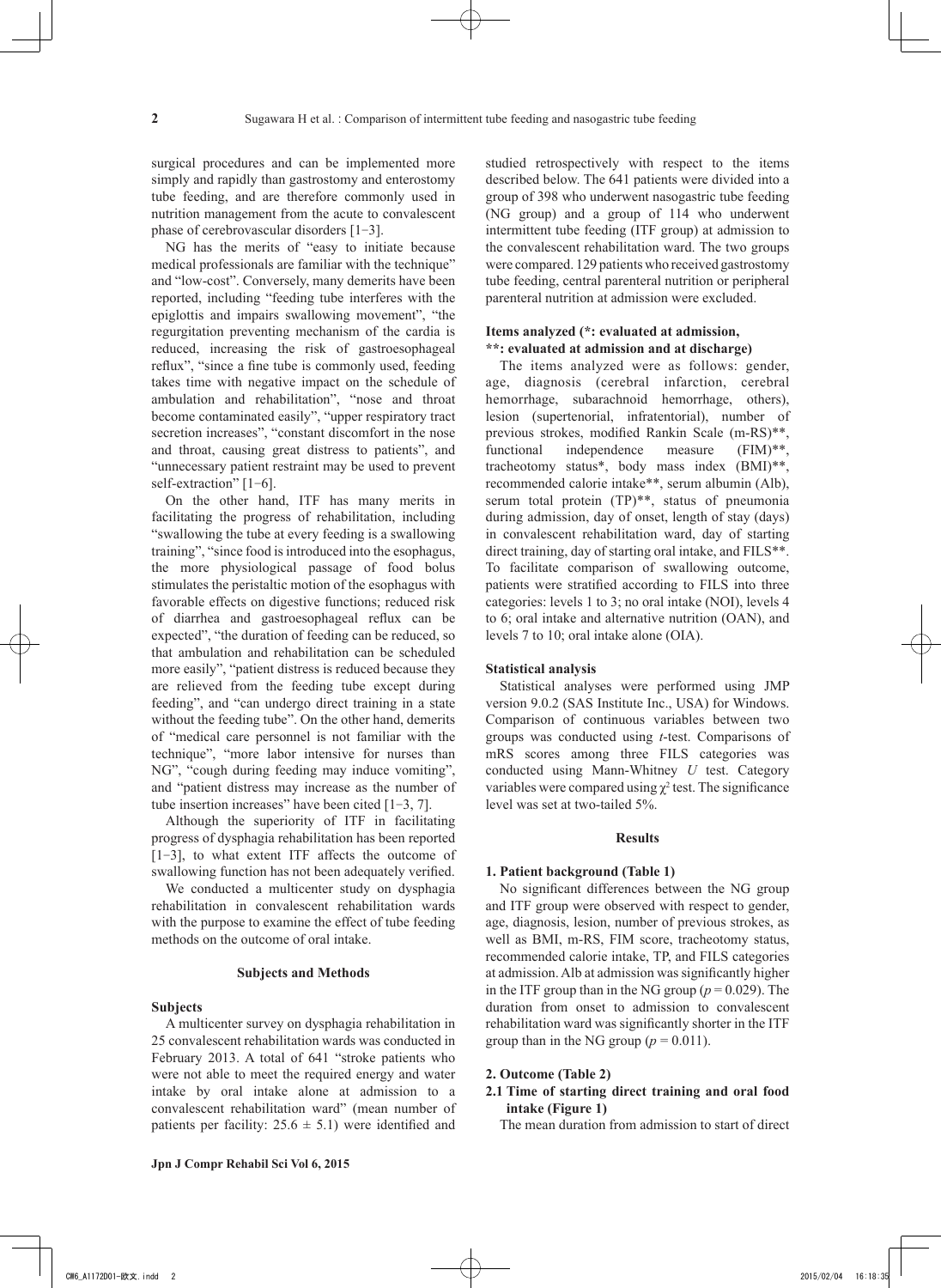|  |  | <b>Table 1.</b> Patient background. |
|--|--|-------------------------------------|
|--|--|-------------------------------------|

| Item                                                                                    | NG group                          | ITF group       | $P$ value              |
|-----------------------------------------------------------------------------------------|-----------------------------------|-----------------|------------------------|
| Gender (male/female)                                                                    | 241/157                           | 65/49           | $0.497$ <sup>†††</sup> |
| Age (mean $\pm$ SD); years                                                              | $72.9 \pm 12.6$                   | $73.2 \pm 12.1$ | $0.848^{\dagger}$      |
| Diagnosis (cerebral infarction/cerebral hemorrhage/subarachnoid<br>hemorrhage / others) | 171/161/51/13                     | 56/45/13/0      | $0.201$ <sup>†††</sup> |
| Lesion (supertenorial / infratentorial / both)                                          | 64/270/8                          | 20/89/1         | $0.635$ <sup>†††</sup> |
| No. of previous strokes (none / once / twice or more)                                   | 273/85/29                         | 73/29/11        | $0.468$ <sup>†††</sup> |
| mRS at admission $(1/2/3/4/5)$                                                          | 2/3/9/89/275                      | 1/2/4/37/70     | $0.497$ <sup>††</sup>  |
| FIM motor score at admission (mean $\pm$ SD)                                            | $18.6 \pm 12.2$                   | $19.5 \pm 14.5$ | $0.508^{\dagger}$      |
| FIM cognitive score at admission (mean $\pm$ SD)                                        | $11.7 \pm 7.7$                    | $10.3 \pm 7.2$  | $0.092^{\dagger}$      |
| Tracheotomy (no / yes)                                                                  | 353/44                            | 106/8           | $0.206$ <sup>†††</sup> |
| BMI at admission (mean $\pm$ SD)                                                        | $20.6 \pm 3.6$                    | $20.5 \pm 3.1$  | $0.811^{+}$            |
| Recommended calorie intake at admission (mean $\pm$ SD); kcal/kg                        | $25.1 \pm 6.1$                    | $25.7 \pm 5.8$  | $0.351^*$              |
| Alb at admission (mean $\pm$ SD); g/dl                                                  | $3.3 \pm 0.4$                     | $3.4 \pm 0.4$   | $0.029^{\dagger}$      |
| TP at admission (mean $\pm$ SD); g/dl                                                   | $6.5 \pm 0.6$                     | $6.6 \pm 0.6$   | $0.628^{\dagger}$      |
| FILS category at admission (NOI/OAN/OIA)                                                | 304/77                            | 96/18           | $0.293$ <sup>††</sup>  |
| FILS score at admission $(1/2/3/4/5/6)$                                                 | 15/204/85/35/29/13 0/53/43/10/8/0 |                 | $0.150^{+1}$           |
| Duration from onset to admission (mean $\pm$ SD); days                                  | $43.7 \pm 20.3$                   | $38.4 \pm 16.3$ | $0.011^*$              |

NG, nasogastric tube feeding; ITF, intermittent tube feeding; mRS, modified Rankin Scale; FIM, functional independence measure; Alb, serum albumin; TP, serum total protein; FILS, food intake level scale ; NOI, no oral intake; OAN, oral intake and alternative nutrition; OIA, oral intake alone. † *t*-test, †† Mann-Whitney *U* test, †††χ<sup>2</sup> test.

**Table 2.** Outcome.

| Item                                                                                          | NG group        | ITF group        | $P$ value              |
|-----------------------------------------------------------------------------------------------|-----------------|------------------|------------------------|
| Change in mRS from admission to discharge (worsened / unchanged /<br>improved)                | 2/181/190       | 2/53/44          | $0.213$ <sup>†††</sup> |
| FIM-motor gain from admission to discharge (mean $\pm$ SD); points                            | $14.1 \pm 17.0$ | $14.1 \pm 16.7$  | $0.977^{\dagger}$      |
| FIM-cognitive gain from admission to discharge (mean $\pm$ SD); points                        | $4.2 \pm 5.6$   | $5.3 \pm 6.1$    | $0.070^{*}$            |
| Change in BMI from admission to discharge (mean $\pm$ SD)                                     | $-0.6 \pm 1.7$  | $-0.4 \pm 1.5$   | $0.213^{\dagger}$      |
| Change in recommended calorie intake from admission to discharge<br>$(mean \pm SD)$ ; kcal/kg | $3.7 \pm 7.0$   | $4.6 \pm 6.8$    | $0.265^{\dagger}$      |
| Change in Alb from admission to discharge (mean $\pm$ SD); g/dl                               | $0.21 \pm 0.40$ | $0.19 \pm 0.43$  | $0.712^{\dagger}$      |
| Change in TP from admission to discharge (mean $\pm$ SD); g/dl                                | $0.02 \pm 0.61$ | $-0.06 \pm 0.68$ | $0.346^{\dagger}$      |
| Onset of pneumonia during hospitalization (no /yes)                                           | 290/87          | 91/23            | $0.515$ <sup>†††</sup> |
| FILS category at discharge (NOI / OAN / OIA)                                                  | 113/62/201      | 18/15/80         | $0.0007$ <sup>††</sup> |
| Change in FILS from admission to discharge (worsened / unchanged /<br>improved)               | 19/76/272       | 1/13/99          | $0.007$ <sup>†††</sup> |
| Duration from admission to start of direct training (mean $\pm$ SD); days                     | $19.1 \pm 25.8$ | $9.6 \pm 13.9$   | $0.001$ <sup>†</sup>   |
| Duration from admission to start of oral intake (mean $\pm$ SD); days                         | $27.3 \pm 31.8$ | $20.1 \pm 26.4$  | $0.049^{\dagger}$      |

NG, nasogastric tube feeding; ITF, intermittent tube feeding; mRS, modified Rankin Scale; FIM, functional independence measure; Alb, serum albumin; TP, serum total protein; FILS, food intake level scale; NOI, no oral intake; OAN, oral intake and alternative nutrition; OIA, oral intake alone. † *t*-test, †† Mann-Whitney *U* test, †††χ<sup>2</sup> test.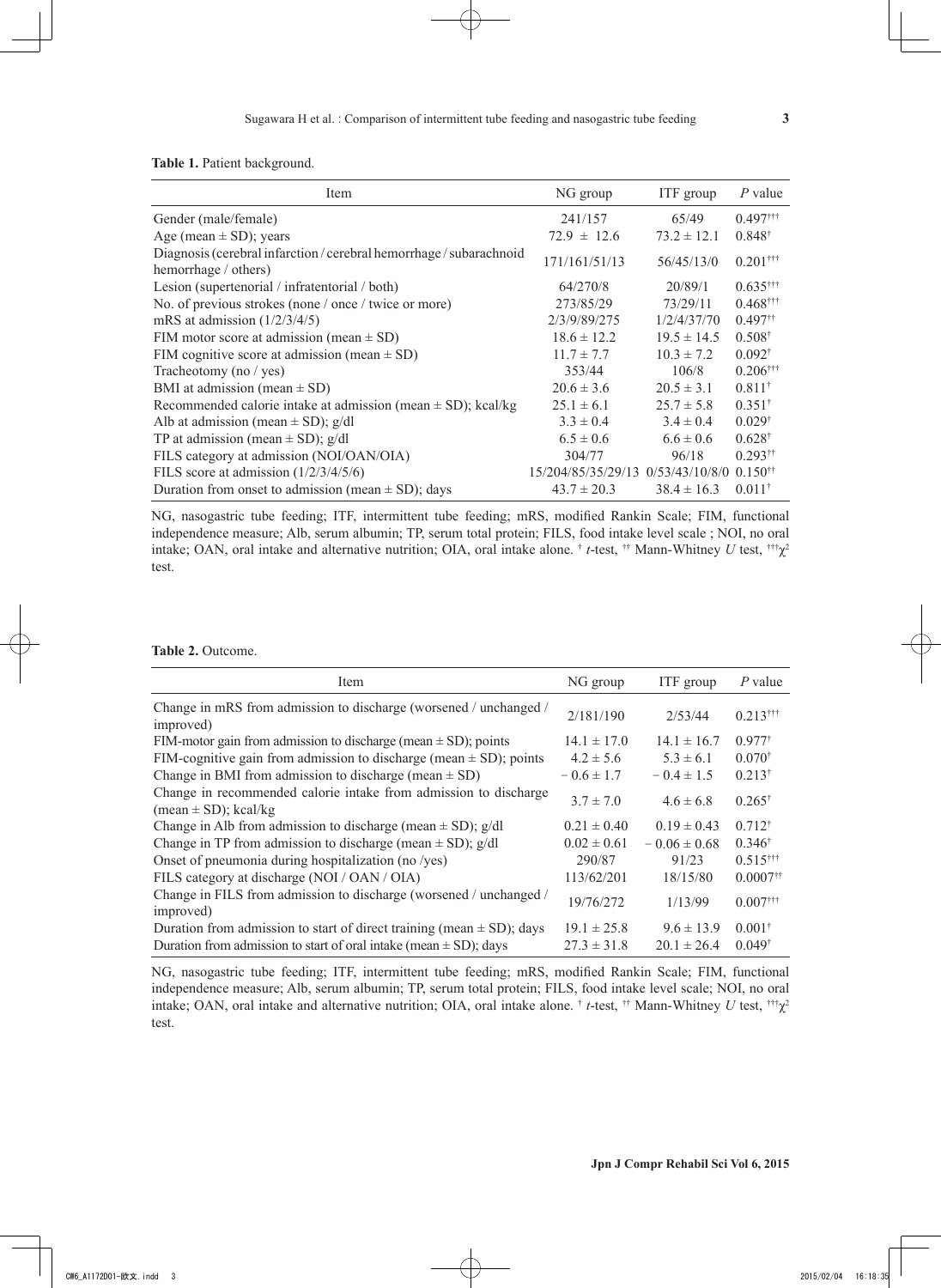

**Figure 1.** Mean duration (days) from admission to start of direct training (left) and of oral intake (right). NG, nasogastric tube feeding; ITF, intermittent tube feeding. The ITF group started direct training earlier than the NG group. The ITF group also started oral food intake earlier than the NG group.

training was  $9.6 \pm 13.9$  days in ITF group and  $19.1 \pm$ 25.8 days in the NG group, with the ITF group starting direct training significantly earlier  $(p = 0.001)$ . The mean duration from admission to start of oral food intake was  $20.1 \pm 26.4$  days in the ITF group and 27.3  $\pm$  31.8 days in the NG group and, with the ITF group starting oral food intake significantly earlier  $(p =$ 0.049).

#### **2.2 Swallowing outcome**

The proportion of patients achieving oral intake alone (OIA) at discharge was 71% in the ITF group and 53% in the NG group, and was significantly higher in the ITF group (Figure 2). In addition, the proportion of patients with improved FILS during hospitalization was 88% in the ITF group and 74% in the NG group, and was also significantly higher in the ITF group (Figure 3).



**Figure 2.** The proportions of three FILS categories at admission and at discharge.

NG, nasogastric tube feeding; ITF, intermittent tube feeding; FILS, food intake level scale; NOI, no oral intake; OAN, oral intake and alternative nutrition; OIA, oral intake alone. The proportion of oral intake alone at discharge was 71% in the ITF group and 53% in the NG group, and was significantly higher in ITF group.



**Figure 3.** Changes in FILS during hospitalization in ITF group and TF group.

NG, nasogastric tube feeding; ITF, intermittent tube feeding; FILS, food intake level scale. The proportion of improved FILS was 88% in the ITF group and 74% in the NG group, and was significantly higher in the ITF group.

# **2.3 Other items**

The complication rate of pneumonia was 23.1% in the NG group and 20.2% in the ITF group, with no significant difference between two groups. Other items including change in mRS from admission to discharge, FIM gains, change in BMI, change in recommended calorie intake, change in Alb, and change in TP were not significantly different between two groups.

#### **Discussion**

We divided stroke patients who required tube feeding at admission to convalescent rehabilitation wards into the NG group and ITF group, and compared the outcome of oral intake of the two groups. Regarding the clinical profiles of the two groups, while differences in Alb and duration from onset to admission were observed, all other items showed no significant differences.

The proportion of patients requiring tube feeding at admission who were able to meet nutritional needs by oral intake of three meals alone at discharge was higher in the ITF group (71%) than in the NG group (53%), and the proportion of patients showing improved FILS during hospitalization was also higher in the ITF group. Similar results were reported previously by Kisa et al. [3], who divided stroke patients with dysphagia into NG group (30 patients) and ITF group (29 patients) and compared the two groups. The proportion of patients capable of oral intake was 69.0% in the ITF group 36.7% in the NG groups, showing a higher rate of achieving oral intake